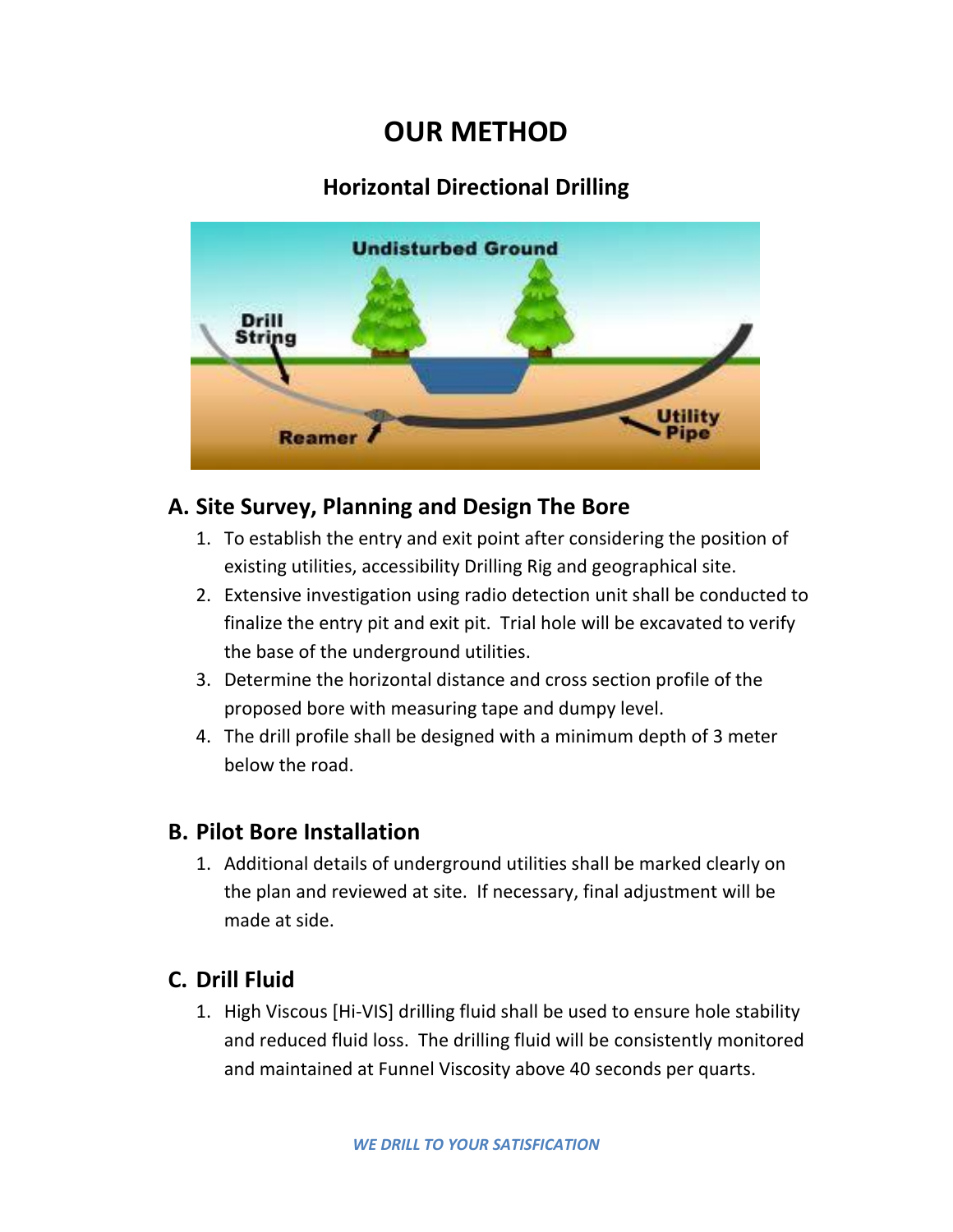## **D. Drilling Operation**

- 1. Drill path shall be marked on the ground as according to the design path.
- 2. A small pit [1.5 m length x 1.0 m Width x 1.0 m Depth] shall be dig at the entry and exit point to cater the cut material and fluid. Also, these pits serve to verify that the vicinity is hazard free from utilities.
- 3. Attach a 3" dia. fluid jet drill head with the sensor to the first drill rod and the drill head is directed into the ground and subsequently into the proposed drill path.
- 4. Throughout the forward run phase, the location and direction of drill is monitored at every 3 m interval by Digitrak Electronic tracking system.
- 5. If the drill head strays off course, the locator technician shall inform the drilling operator via two-way radio. The operator will make the required adjustment until the drill head get back to its original course.
- 6. Once the drill head reached the exit pit, it is removed and fluid jet fluid jet reamer is attached and the drilling operation is reversed.
- 7. During the retraction of reamer, borehole will be enlarged and bentonite fluid will stabilize the bore hole and transport the cutting materials out of the created bore hole.
- 8. The different diameter reamers are used to enlarge the borehole. Bore hole enlargement will be in steps. The maximum reamer size is about 30 percent more than the product pipe.
- 9. The product pipe will be laid on rollers after being string up.
- 10.After the final reaming, the product pipe is attached to the last reamer size and swivel and will be pulled into the borehole.

## **E. Site Cleaning**

1. Upon installation of product pipe, both ends of the product pipes are capped to prevent any foreign particles from getting in. The site is cleaned and demobilization of our Horizontal Directional Drilling Rig and reinstatement.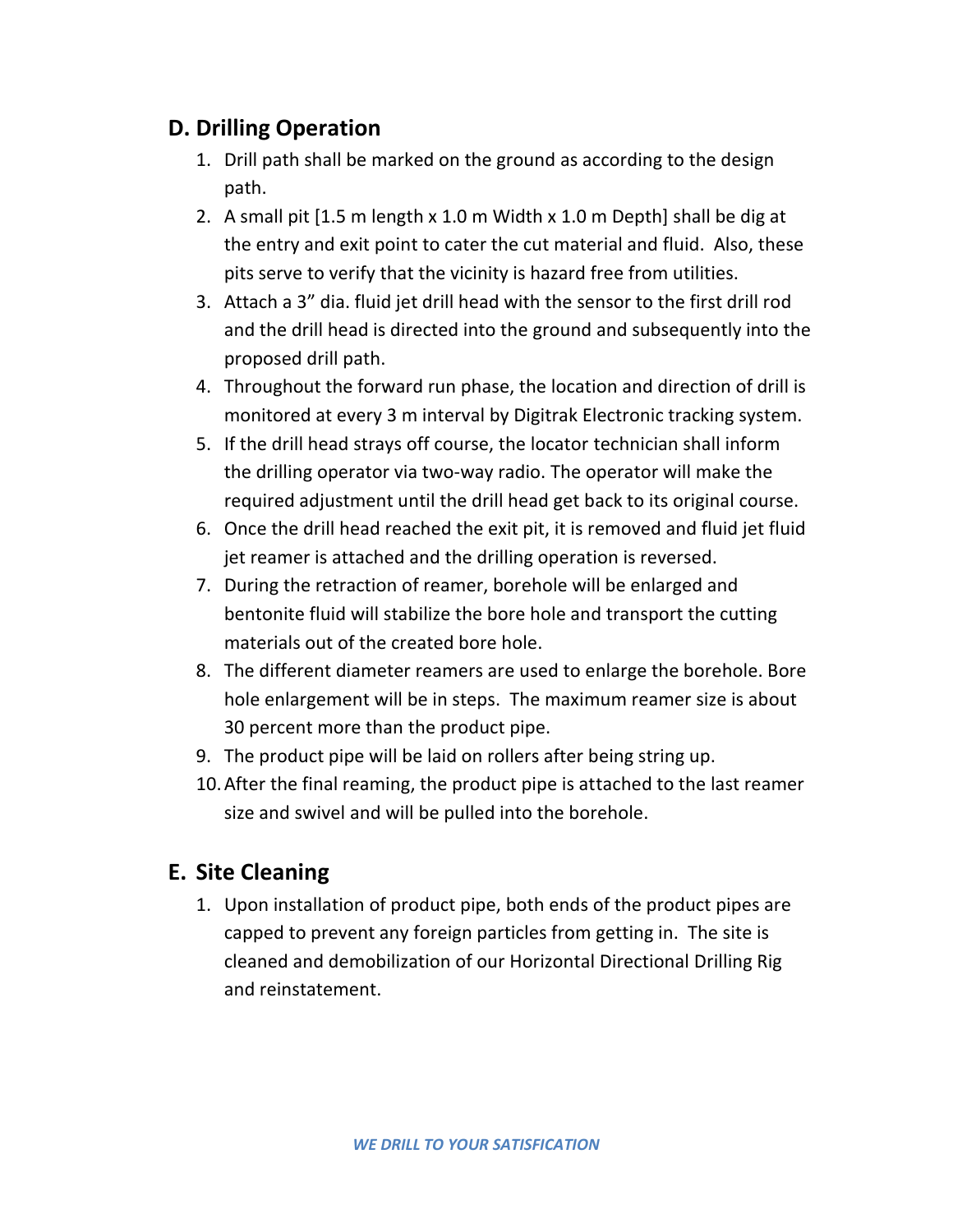### **METHOD STATEMENTS / SUMMARY OF GUIDED BORING**

### **1) Authority Approval**

Liasion and waylifts from relevant authorities for approval and coordinate with other services provider.

#### **2) Insurance**

Insurance coverage on Contractor All Risk and Workmen's Compensation for the Guided Boring works.

### **3) Mobilization**

Mobilize our Guided Boring equipments, Welding Set, Gen-set and necessary sheet piles and I-Beam struts to work site.

#### **4) Launching Pit and Piloting**

Excavation and construction of launching pit c/w necessary shoring and piloting. Prior to Guided Boring works, we will locate and pilot for other essential services on the Launching and exit point using the latest high-tech Locator / Scanner for existing utilities.

### **5) Receiving Pit**

Excavation and construction of receiving pit c/w necessary shoring.

### **6) Guided Boring**

The guided boring method install small & medium diameter pipes with grade and alignment precision. Guided Boring Machines (GBM) are used in conjunction with a specially design CCTV theodolite to provide extreme accurate pipe installation especially for sewerage pipe installation, etc.

The pilot rods provide a guided path for the augers to follow. The drill head section contains a LED target for guidance. Through the hollow stem pilot rods provide and optical path for the CCTV theodolite which will displays the head position and orientation in relation to the pilot head steering.

The CCTV provides an image on the monitor so that the operator knows the position of the head in relation to the axis of the drive and the position of the pilot head for steering. When the pilot head reaches the shaft, the reaming auger and casing is fitted behind last pilot tube.